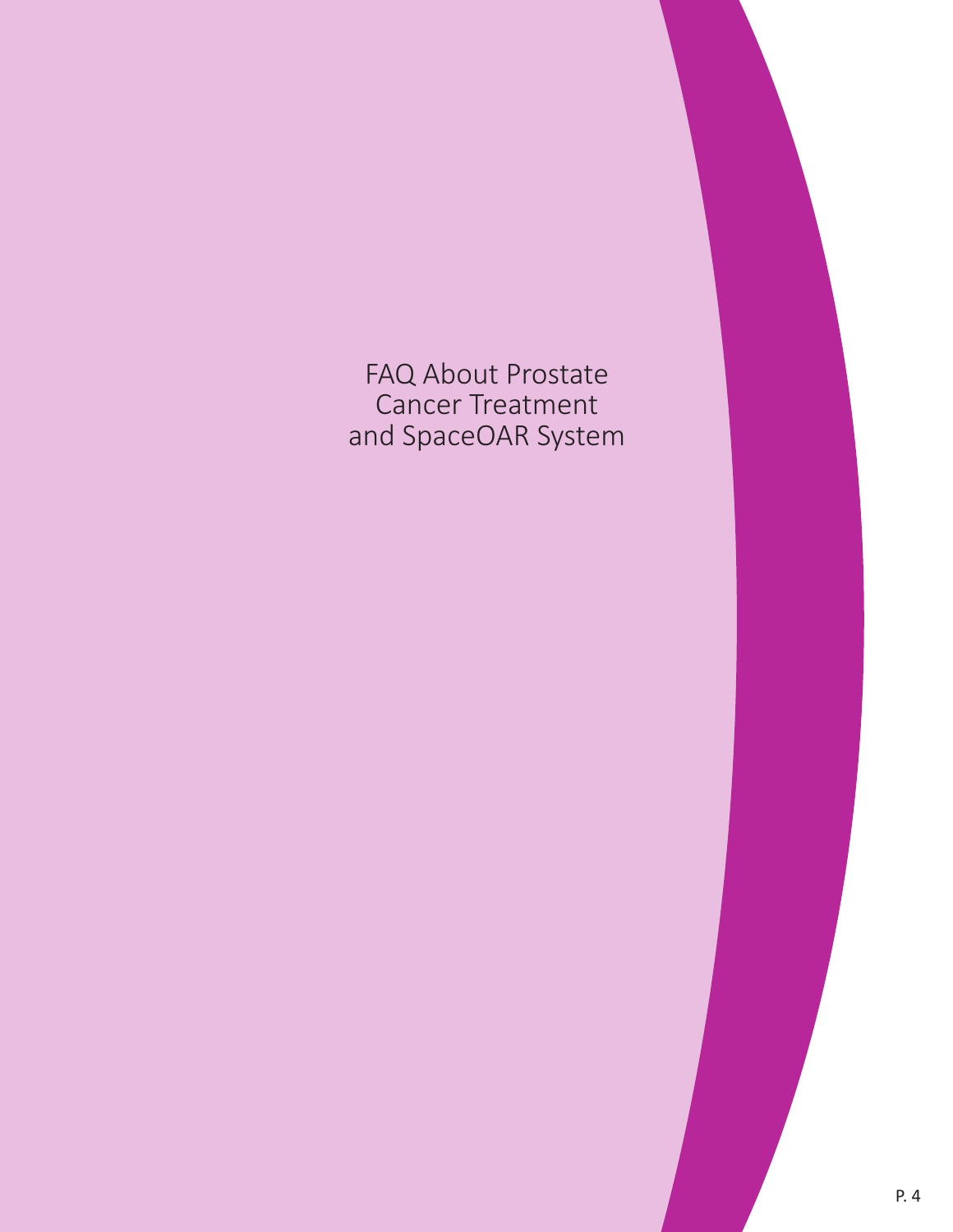# SpaceOAR® Frequently Asked Questions (FAQ)

# **Prostate Cancer Background**

## **1. What is prostate cancer?**

The vast majority of prostate cancers develop in the prostate gland of the male reproductive system. Most prostate cancers occur in men over the age of  $50<sup>1</sup>$  and more than 80 percent are found in the early stages when cancer cells are confined to the prostate.<sup>2</sup> Prostate tumors most often occur in the lower part of the prostate, known as the peripheral zone, $3$  or the area closest to the rectal wall. Prostate cancer is detected by the prostate-specific antigen (PSA) test of the patient's blood, by a digital rectal exam and a prostate biopsy.

# **2. What is the prevalence of prostate cancer?**

According to the American Cancer Society (ACS), prostate cancer is the second-most-common cancer in American men and the second-leading cause of cancer-related death in the U.S. ACS estimates that more than 220,000 new cases of prostate cancer will be diagnosed in 2015 and more than 27,500 men will die from the disease this year.<sup>4</sup> Worldwide prostate cancer incidence and mortality are expected to grow to 1.7 million new cases per year and 499,000 new deaths by the year 2030.<sup>5</sup>

## **3. What are the treatment options for prostate cancer patients?**

There are several treatment options for early-stage prostate cancer patients, including surgery, radiation therapy, watchful waiting and active surveillance.<sup>6</sup> Surgery (or prostatectomy) involves removing the prostate gland and surrounding tissue and can be performed as open, robotic or laparoscopic surgery. Watchful waiting involves frequent monitoring of symptoms and active surveillance relies on periodic testing, including prostate biopsies, to determine if the cancer is growing or becoming more aggressive.

#### **Radiation Treatment for Prostate Cancer**

#### **4. What is radiation therapy?**

Radiation therapy is a non-invasive treatment technique that uses high-energy rays or particles to kill cancer cells. It is a common and highly effective treatment for prostate cancer.

# **5. What are the different types of radiation therapy options?**

**External Beam Radiation Therapy (EBRT):** EBRT is a form of radiation therapy in which radiation beams are focused on the cancer from a machine located outside the body. There are two types of EBRT: intensity modulated radiation therapy (IMRT) and stereotactic body radiation therapy (SBRT). IMRT is the most common form EBRT used today. During IMRT treatment, a computerdriven machine moves around the patient as it delivers radiation, shaping the radiation beams and adjusting the beam's intensity as it moves. This allows doctors to limit the dose to normal tissues and deliver higher doses of radiation to the tumor. SBRT uses advanced image guidance systems to target and deliver large doses of radiation to a precise area. Treatment with IMRT takes place over several weeks while treatment with SBRT generally lasts only several days.

**Proton Beam Radiation Therapy:** Unlike other forms of radiation therapy that use x-ray beams, proton beam radiation therapy focuses beams of protons on the cancer. While this treatment option utilizes a different form of energy to treat prostate cancer, the proton beams are aimed using techniques similar to EBRT.

**Brachytherapy:** Also known as internal radiotherapy, brachytherapy is a form of radiotherapy where a radiation source is placed directly into the prostate.

#### **6. What are the side effects from prostate cancer radiation treatment?**

The most common side effect of prostate cancer radiation treatment is damage to the rectum, which is located just below the prostate. In up to 85 percent of cases, prostate tumors form in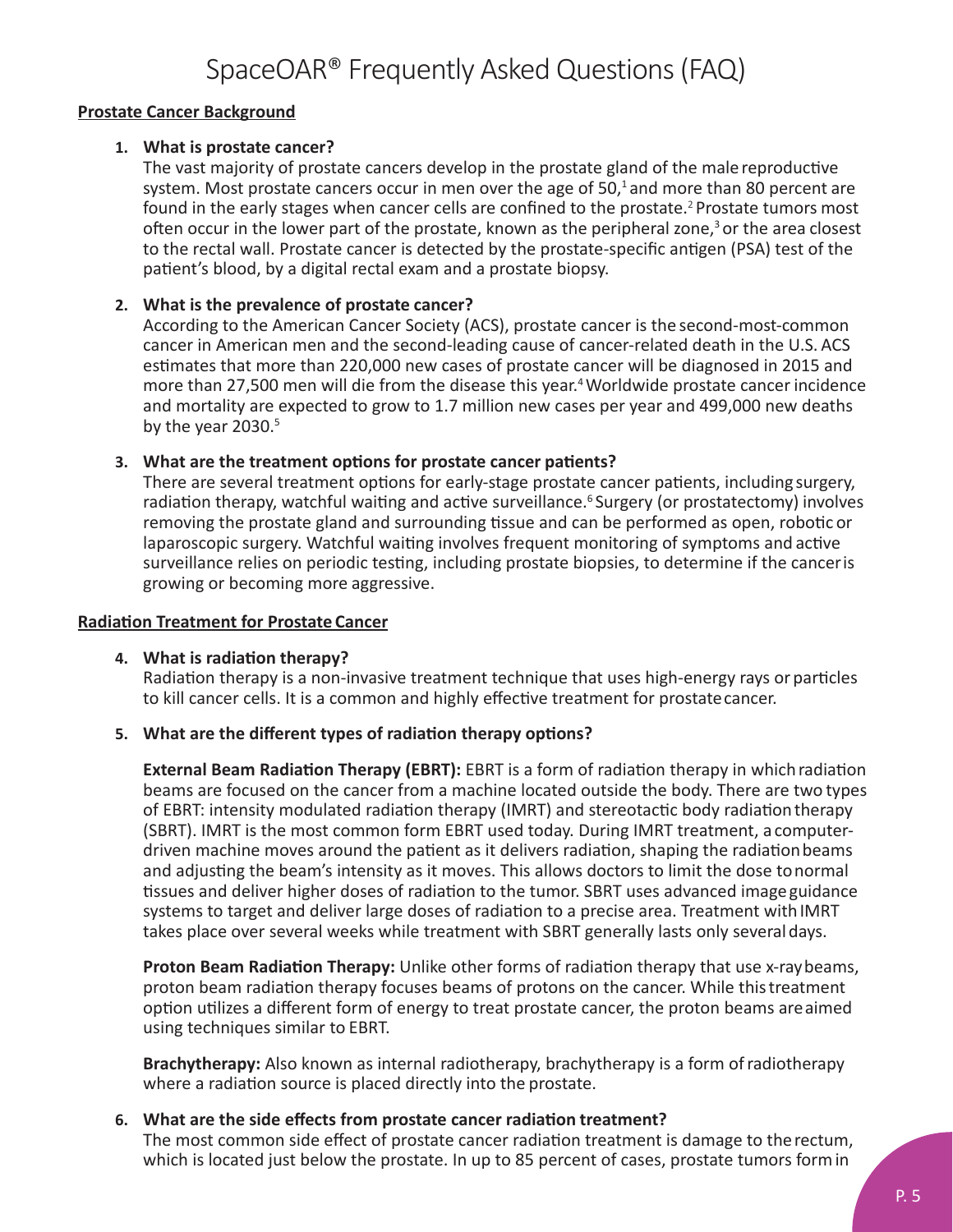the lower part of the prostate in the area closest to the rectal wall.<sup>7</sup> This close proximity means that radiation delivered to the prostate tumor often impacts the rectum. Potential damage caused by radiation exposure to the rectum can result in bowel complications, such as diarrhea, bleeding and pain.<sup>8</sup> These side effects can be temporary or last for years.

There is a strong desire among patients and physicians alike to effectively treat prostate tumors while minimizing side effects.

## **SpaceOAR® System, a New Tool for Prostate Cancer RadiationTreatment**

#### **7. What is SpaceOAR System? How does it work?**

SpaceOAR (OAR stands for "organ at risk") System is a temporary injectable gel that protects the rectum in men undergoing radiation therapy for prostate cancer. **It is the first and only prostate cancer spacing device to receive Food and Drug Administration (FDA) clearance.** No other rectum-sparing hydrogels are available in the U.S or abroad. SpaceOAR hydrogel can be used with all radiation therapy modalities.

SpaceOAR System is placed in a patient prior to radiation therapy through a minimally invasive, outpatient procedure. The SpaceOAR hydrogel is injected through a small needle into the space between the prostate and rectum while the patient is under local or general anesthesia.

Ultrasound imaging allows the physician to see and place the hydrogel in the proper location. On average, SpaceOAR hydrogel creates about a 0.5 inch (or 1.3 cm) space between the prostate and rectum, allowing physicians to treat the prostate with much less rectum radiation injury and fewer complications. The gel remains in place for about three months during radiation treatment, and then liquefies, is absorbed and cleared from the body in the patient's urine.

The 30-minute procedure is minimally invasive and typically performed in a hospital, surgery center or doctor's office. Often, SpaceOAR System is inserted during the same procedure where small gold markers (called fiducials) are placed in the prostate to track its movement during radiation treatment.

# **8. What is SpaceOAR hydrogel made of? Is it safe?**

SpaceOAR hydrogel is made of polyethylene glycol (PEG). PEG is widely used in cosmetics and drugs because it is non-toxic and well tolerated by the body. In SpaceOAR hydrogel the PEG is injected as a liquid that, within seconds, solidifies into a soft, gel-like synthetic material that expands and creates space between the prostate and rectum. Because it contains mostly water, it is called a "hydrogel."

Hydrogels have been used successfully in medical treatment around the world more than 2 million times in a variety of procedures. Multiple studies have demonstrated that the material is biocompatible and safe to use in the body. Similar hydrogels are approved in the U.S., Europe, Australia and other countries for use on some of the most sensitive tissues in the body. In the U.S., hydrogels are currently used in brain, spine, lung and eye procedures.

# **9. Is placement of SpaceOAR System invasive? What do patients feel during and after SpaceOAR System is placed?**

Placement of SpaceOAR System is minimally invasive. The gel is delivered via a small needle between the prostate and rectum. Patients can choose to be put to sleep with sedatives during the procedure (similar to patients undergoing a colonoscopy), receive local anesthesia to numb the injection area or undergo general anesthesia.

Following the placement, some patients may experience tenderness or fullness at the injection site. These symptoms typically last for less than 24 hours.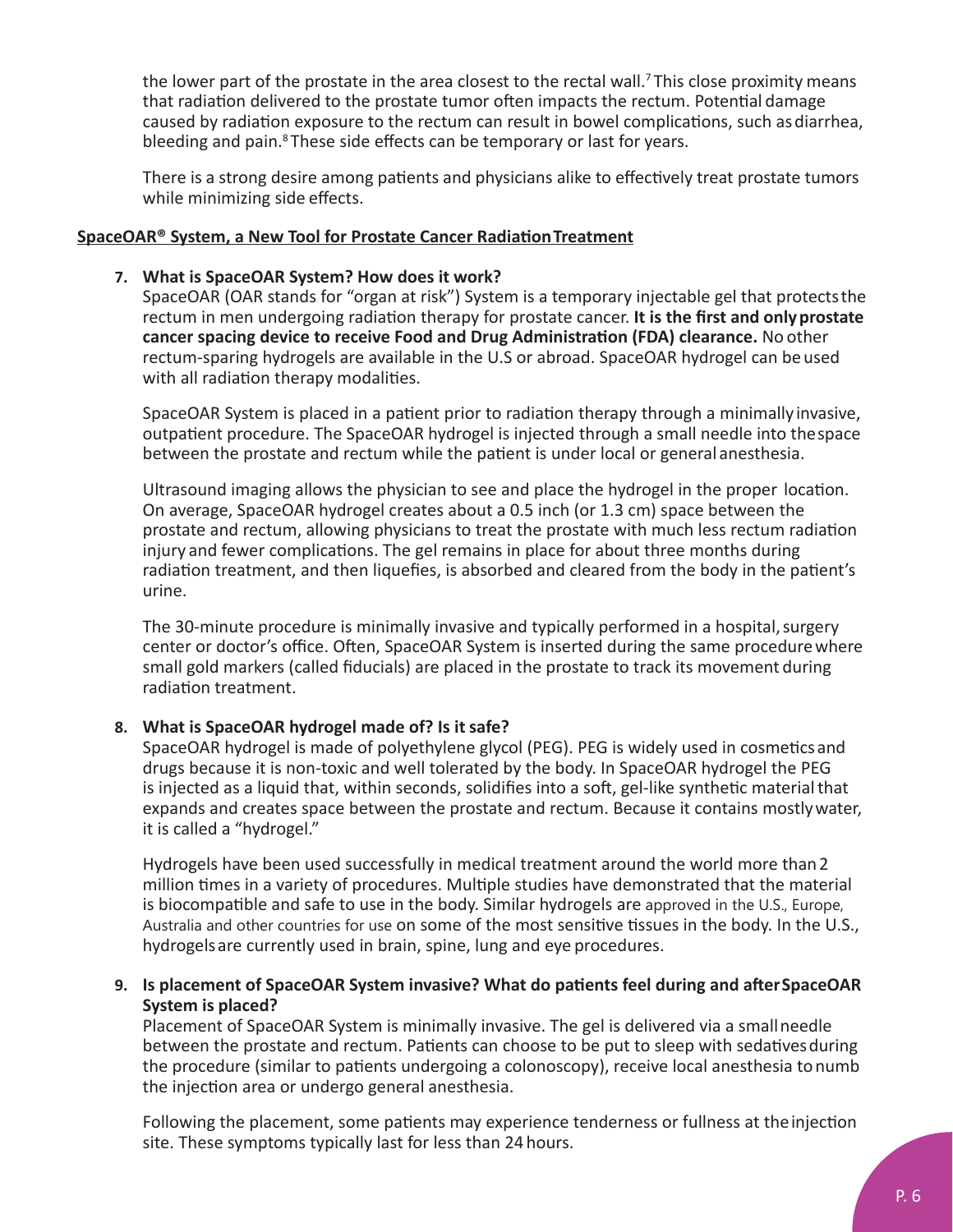# **10. What are the benefits of SpaceOAR System?**

The goal of radiation therapy is to maximize radiation to the tumor while avoiding or minimizing radiation to surrounding normal tissue. The prostate and rectum are located very close together, separated by only a small space. Due to the close proximity, the rectum can be at risk for radiation exposure during prostate cancer radiation treatment.

By separating the prostate from the rectum, SpaceOAR hydrogel reduces radiation exposure to the rectum during treatment and may reduce, or possibly eliminate, damage to the rectum and associated side effects.

In clinical trials, applying SpaceOAR System to patients reduced their rectal V70 (volume of rectum receiving 70 Gray) radiation by 73 percent. This reduction resulted in benefits to patients including less rectal pain and a 71 percent reduction in long-term rectal complications.

In addition, 1 year following radiation treatment clinical trial patients who received SpaceOAR System were 46 percent less likely to experience long-term bowel quality of life issues—such as diarrhea, rectal urgency and incontinence, than patients who did not receive SpaceOAR System. As a result, SpaceOAR System helped men to maintain their normal activities and lifestyle.

# **11. What happens to SpaceOAR hydrogel after radiation treatment is complete? Does it need to be removed?**

After injection, SpaceOAR hydrogel remains as a soft gel separating the prostate from the rectum for about three months during which radiation therapy is administered. After those three months SpaceOAR hydrogel gradually begins to liquefy. Within six months, SpaceOAR hydrogel completely liquefies, is naturally absorbed by the body and cleared via the urine. Because of the SpaceOAR hydrogel's unique ability to liquefy, no procedure is needed to remove it and patients feel nothing as the gel gradually absorbs.

- **12. Are there special preparations patients need to make before SpaceOAR System placement?** Patients should check with their doctor for required preparations prior to SpaceOAR System application.
- **13. How soon can patients resume normal activities following placement of SpaceOAR System?**  Patients should be able to immediately resume their activities, but should be sure to check with their doctor for any restrictions associated with the procedure and/or their radiation treatment.
- **14. Can radiation treatment cause the SpaceOAR hydrogel to change form or breakdown?**  Radiation does not breakdown the SpaceOAR hydrogel. Rigorous testing found that radiation exposure does not change the hydrogel's chemical properties, safety or effectiveness.

#### **15. What are the key findings from the SpaceOAR System clinical trial?**

A prospective, randomized clinical trial involving 222 patients at 20 sites across the U.S. found that SpaceOAR System was safe and well tolerated in patients, with no device-related adverse events. Gel placement was highly successful (99 percent success rate) and created an average of 0.5 inches or 1.3 centimeters of space between the prostate and rectum, producing a 74 percent reduction in rectal V70 radiation exposure, resulting in:

- · 76 percent less rectal pain during radiation treatment,
- · 71 percent less rectal toxicity (complications) 15 months after treatment, and
- $\cdot$  46 percent reduction in patients experiencing a negative impact on bowel quality of life 1 year following radiation treatment.